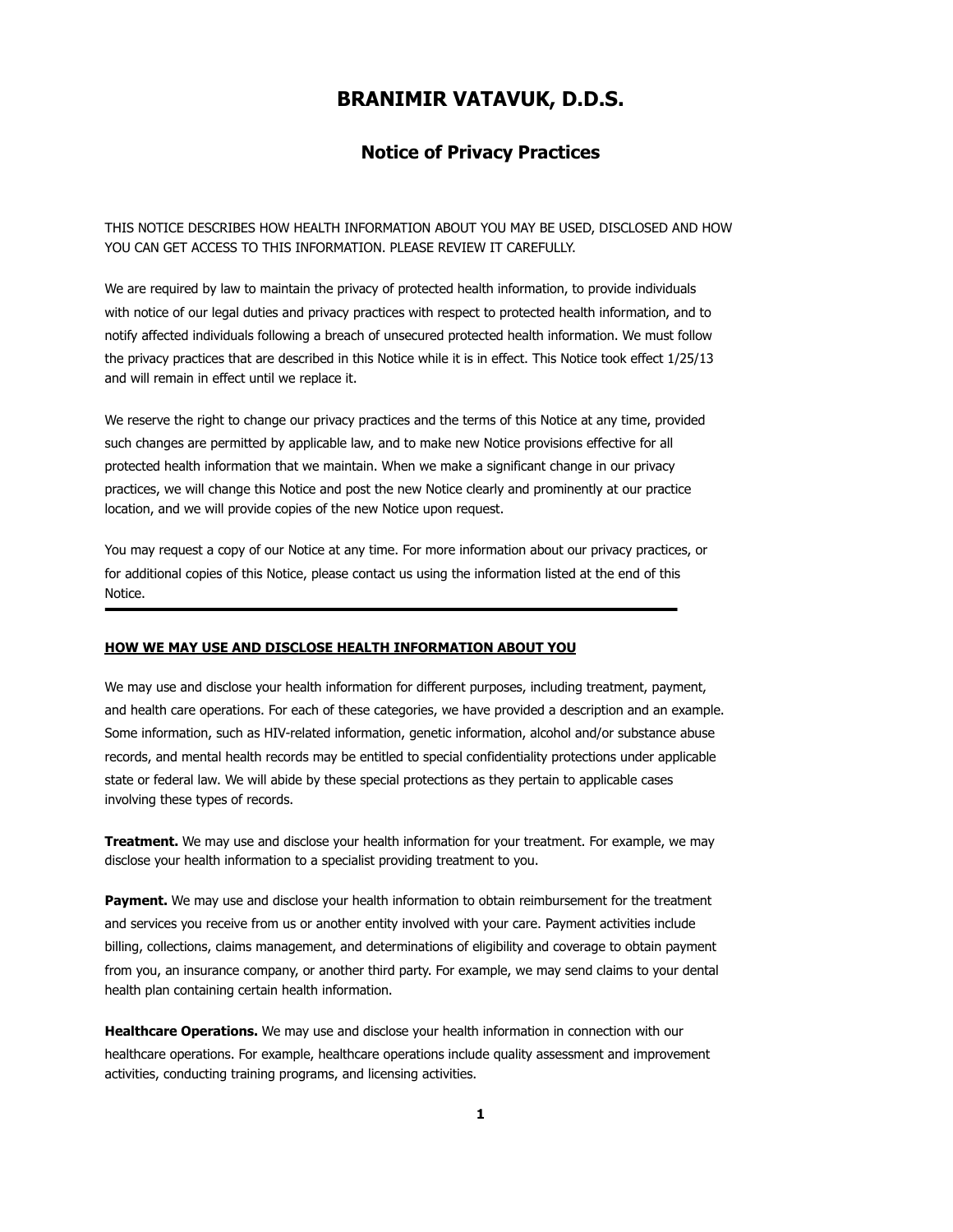**Individuals Involved in Your Care or Payment for Your Care.** We may disclose your health information to your family or friends or any other individual identified by you when they are involved in your care or in the payment for your care. Additionally, we may disclose information about you to a patient representative. If a person has the authority by law to make health care decisions for you, we will treat that patient representative the same way we would treat you with respect to your health information. **Disaster Relief.** We may use or disclose your health information to assist in disaster relief efforts.

**Required by Law.** We may use or disclose your health information when we are required to do so by law.

**Public Health Activities.** We may disclose your health information for public health activities, including disclosures to:

- o Prevent or control disease, injury or disability;
- o Report child abuse or neglect;
- o Report reactions to medications or problems with products or devices;
- o Notify a person of a recall, repair, or replacement of products or devices;
- o Notify a person who may have been exposed to a disease or condition; or

o Notify the appropriate government authority if we believe a patient has been the victim of abuse, neglect, or domestic violence.

**National Security.** We may disclose to military authorities the health information of Armed Forces personnel under certain circumstances. We may disclose to authorized federal officials health information required for lawful intelligence, counterintelligence, and other national security activities. We may disclose to correctional institution or law enforcement official having lawful custody the protected health information of an inmate or patient.

**Secretary of HHS.** We will disclose your health information to the Secretary of the U.S. Department of Health and Human Services when required to investigate or determine compliance with HIPAA.

**Worker's Compensation.** We may disclose your **PHI (Protected Health Information)** to the extent authorized by and to the extent necessary to comply with laws relating to worker's compensation or other similar programs established by law.

**Law Enforcement.** We may disclose your PHI (Protected Health Information) for law enforcement purposes as permitted by HIPAA, as required by law, or in response to a subpoena or court order.

**Health Oversight Activities.** We may disclose your PHI (Protected Health Information) to an oversight agency for activities authorized by law. These oversight activities include audits, investigations, inspections, and credentialing, as necessary for licensure and for the government to monitor the health care system, government programs, and compliance with civil rights laws.

**Judicial and Administrative Proceedings.** If you are involved in a lawsuit or a dispute, we may disclose your PHI in response to a court or administrative order. We may also disclose health information about you in response to a subpoena, discovery request, or other lawful process instituted by someone else involved in the dispute, but only if efforts have been made, either by the requesting party or us, to tell you about the request or to obtain an order protecting the information requested.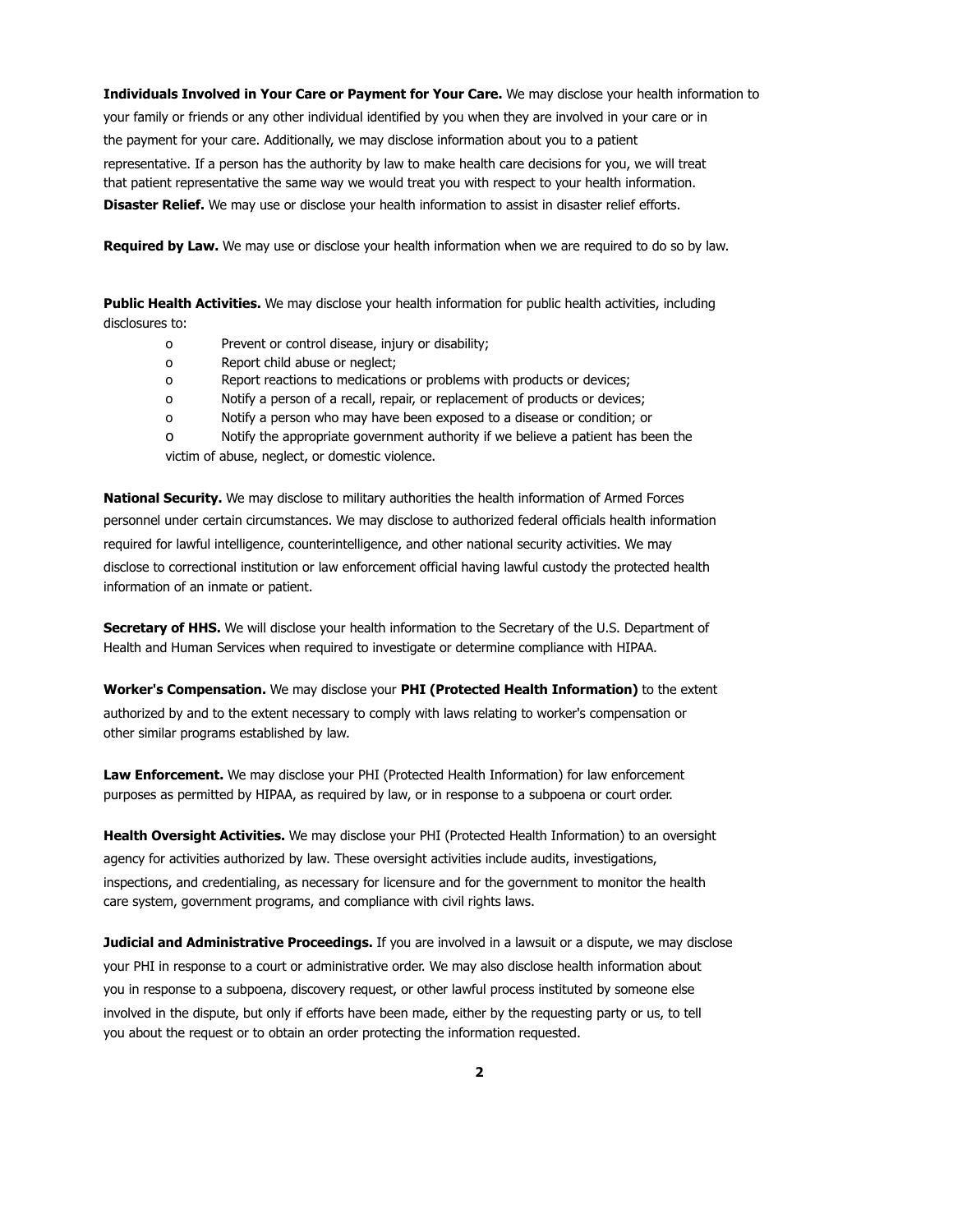**Research.** We may disclose your PHI to researchers when their research has been approved by an institutional review board or privacy board that has reviewed the research proposal and established protocols to ensure the privacy of your information.

**Coroners, Medical Examiners, and Funeral Directors.** We may release your PHI to a coroner or medical examiner. This may be necessary, for example, to identify a deceased person or determine the cause of death. We may also disclose PHI to funeral directors consistent with applicable law to enable them to carry out their duties.

Fundraising. We may contact you to provide you with information about our sponsored activities, including fundraising programs, as permitted by applicable law. If you do not wish to receive such information from us, you may opt out of receiving the communications.

### **Other Uses and Disclosures of PHI (Protected Health Information)**

Your authorization is required, with a few exceptions, for disclosure of psychotherapy notes, use or disclosure of PHI for marketing, and for the sale of PHI. We will also obtain your written authorization before using or disclosing your PHI for purposes other than those provided for in this Notice (or as otherwise permitted or required by law). You may revoke an authorization in writing at any time. Upon receipt of the written revocation, we will stop using or disclosing your PHI, except to the extent that we have already taken action in reliance on the authorization.

#### **Your Health Information Rights**

**Access.** You have the right to look at or get copies of your health information, with limited exceptions. **You must make the request in writing.** You may obtain a form to request access by using the contact information listed at the end of this Notice. You may also request access by sending us a letter to the address at the end of this Notice. If you request information that we maintain on paper, we may provide photocopies. If you request information that we maintain electronically, you have the right to an electronic copy. We will use the form and format you request if readily producible. We may charge you a reasonable cost-based fee for the cost of supplies and labor of copying, and for postage if you want copies mailed to you. Contact us using the information listed at the end of this Notice for an explanation of our fee structure.

If you are denied a request for access, you have the right to have the denial reviewed in accordance with the requirements of applicable law.

**Disclosure Accounting.** With the exception of certain disclosures, you have the right to receive an accounting of disclosures of your health information in accordance with applicable laws and regulations. To request an accounting of disclosures of your health information, you must submit your request in writing to the Privacy Official. If you request this accounting more than once in a 12-month period, we may charge you a reasonable, cost-based fee for responding to the additional requests.

**Right to Request a Restriction.** You have the right to request additional restrictions on our use or disclosure of your PHI by submitting a written request to the Privacy Official. Your written request must include (1) what information you want to limit, (2) whether you want to limit our use, disclosure or both, and (3) to whom you want the limits to apply. We are not required to agree to your request except in the case where the disclosure is to a health plan for purposes of carrying out payment or health care